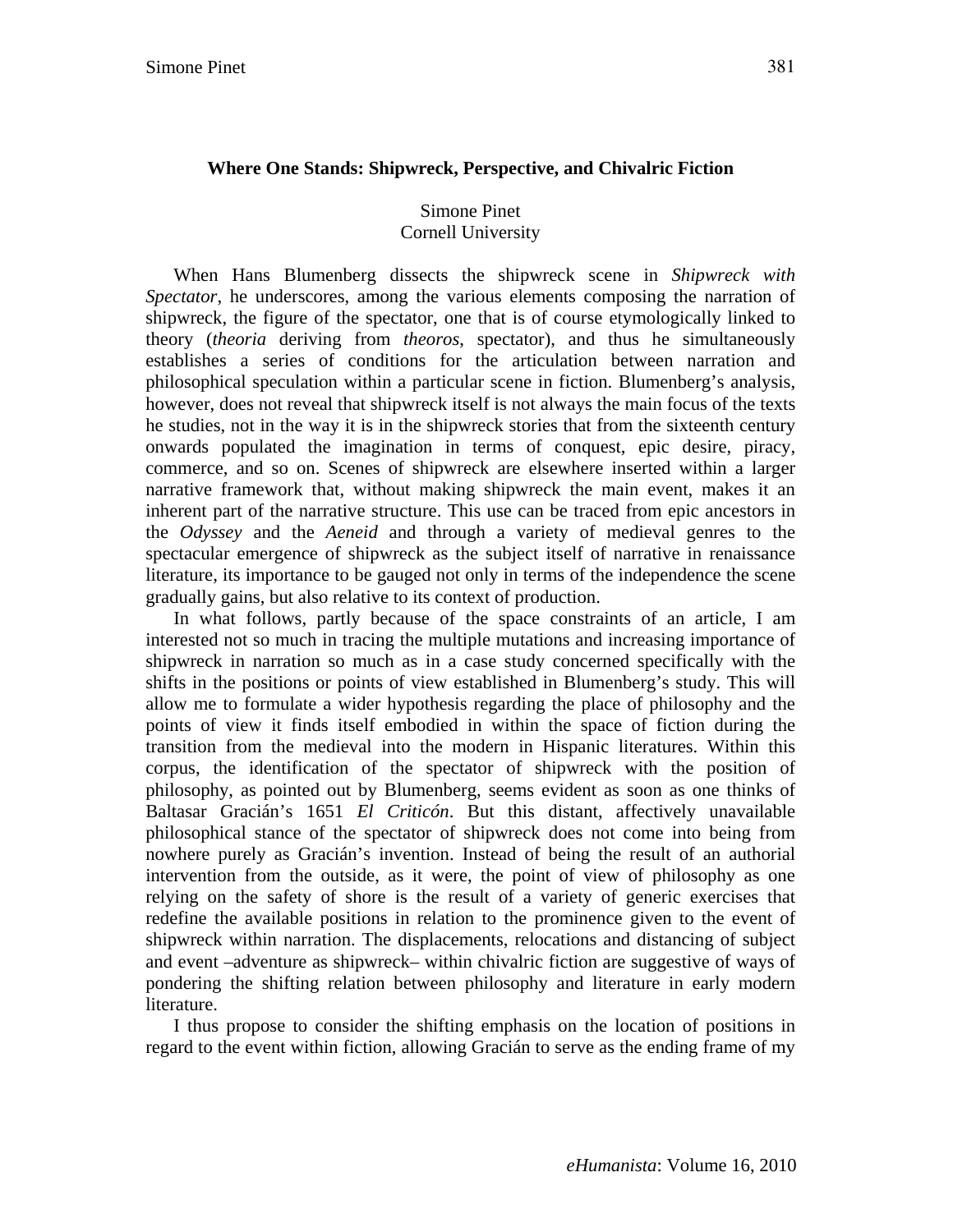discussion. For the beginning, I find an eloquent contrast to this position of the spectator of shipwreck in the knight of chivalric fiction, the figure of a militant philosophy in search of its event in the future past of adventure, a figure which had sustained the stance of the philosopher for centuries but which, by the end of the sixteenth, had exhausted its drive.<sup>1</sup> The displacement of the philosophical subject, from the embodied figure of the knight who achieves adventure to the stance of the spectator who from the safety of the shore looks upon shipwreck, is a change that can also be articulated as one from considering the merits of "valor," "courage," or "daring" to privileging those of "irony," "self-awareness," or "distancing," a shift that can be studied in its disintegration and reintegration within Spanish books of chivalry.

### **Ventures**

 $\overline{a}$ 

As the enormously popular reformulation of the Arthurian paradigm, Spanish books of chivalry built within their structure the quest for adventure. The numerous continuations and the increased anxiety to upend the extremes of the marvelous were some of the genre's most criticized stock elements, if perhaps also some of its most loved, and imitated, traits. The spectacularization of the marvelous in books of chivalry, as Anna Bognolo has studied, is the result of a variety of elements, among them the stabilization of courtly culture, increased control over knightly behavior, a change in sign of the knight from warrior to courtier. But this trend also contaminates the notion itself of adventure, which comes to be understood as a spectacle in its own right by the end of the century.

Chivalric fiction, from the *Libro del caballero Zifar* to its first printed and most exemplary of texts in the *Amadís de Gaula*, had introduced the element of maritime danger in the construction of adventure. Amadís' amphibious destiny made the maritime adventures of the knight not a sign of conversion, as they had been in the last Arthurian reworkings in French, but novel variations of land-bound adventures, multiplying islands within the geographical world of chivalry as one of so many footholds in the unstable sea.2 The intrusion of maritime adventures shows, on one hand the influence of travel literatures from Mandeville to Marco Polo, while later iterations of the genre bear the mark of chronicles and *relaciones* from the New World. On the other, the treading of these new territories carried with it the long set of meanings triggered by associations with the sea.

From the Bible, the middle ages took the story of Noah to be a figure of shipwreck and thus the allegorical edifice of salvation was built upon the elements of the ark,

 $<sup>1</sup>$  See my "On the Subject of Fiction: Islands and the Emergence of the Novel" for the relation between</sup> chivalric adventure and the event and the knight as the subject of philosophy in the thought of Alain Badiou.

 $<sup>2</sup>$  The characterization of "amphibious destiny" is Avalle-Arce's. For insular elaborations in Arthurian</sup> romance see chapter 2 of my forthcoming book *Archipelagoes: Insular Fictions from Chivalric Romance to the Novel*.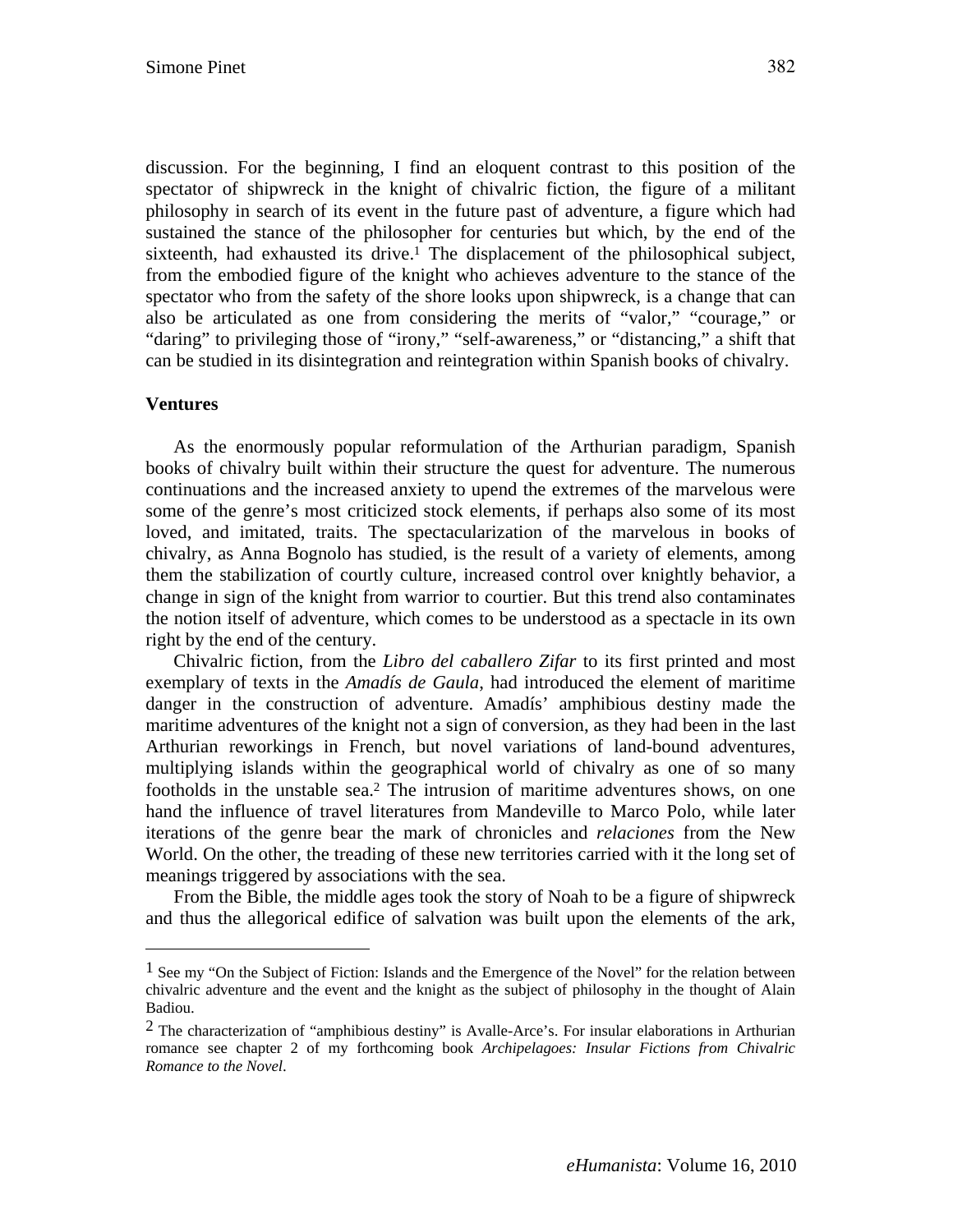$\overline{a}$ 

producing a contradiction in which the flood is synonymous with the shipwreck of the world and the survival of the chosen ones. On the other hand, the idea of the *peregrinatio vitae* led to the metaphor of travel to use shipwreck as a sign of condemnation, which linked to the general suspicion of sea travel and the moral dangers ascribed to it, articulated even a legal figure for shipwreck in a moral sense: to be sent on a shoddy boat upon the waters left the last judgment –that of shipwreck or survival– up to God. "Shipwreck is a trial on the altar of faith," writes Blackmore in reference to Alfonso X's and Berceo's accounts of shipwreck (20), an association which gave way to a long series of metaphors that brought the space of the body and that of the ship together in the journey of life, as a journey over the sea, already present in Augustine. Extreme territories thus were linked to an extreme morality to be determined by the divine, later named Fortuna, or Providence. In any case, sea travel was to be given a moral sign, and the events that took place upon the sea were to take on this tinge, whereby shipwreck was to be identified with condemnation.

From antiquity, the association between sea travel and politics, where the state as ship was the dominating symbol, permeated the narration of shipwreck. This partly informs the association of shipwreck narratives with epic in the renaissance, whether one considers Alonso López Pinciano's affirmation that shipwreck is a subject appropriate to heroic narration, or conversely, Blackmore's analysis of shipwreck as the counterpoint of empire's discourse in the high renaissance colonial moment (145). Finally, in the background but never really out of sight, we find economics, of course, as the suspicions associated with merchants and commercial ventures in general inform the configuration of the narration of shipwreck. Of special interest to me here are the associations between merchants and philosophers that enable us to triangulate a continued relation of confrontation between the position of the philosopher –a landbound figure– and the sea (Hénaff 771).

The ocean's relation to the law was not, however, entirely left up to God. In most ecclesiastic archives in Castile, notes Antonio Ubieto Arteta, a copy of a document regulating the barbaric "right to shipwreck" is kept, drafted by Alfonso VIII in 1180. The document regulates the rights of those sailing near or disembarking on Castilian coasts, sailors and merchants who had not up to these point enjoyed any guarantees, a phenomenon that has been studied in relation to the hostility to foreigners in the middle ages. Until then, anything that came with and from the sea belonged to whoever found it, enticing piracy and looting  $(131).<sup>3</sup>$ 

As the hero of books of chivalry took to sea, a point of view emerged whereupon the philosopher within the knight figure, reluctant to embark, began to rehearse ways of staying on land. This point of view was explored through a variety of characters, more or less related to the protagonist, in the form of messenger ladies or witnesses who relate events to the court, or more elaborately, hermits, chroniclers with the task

<sup>3</sup> This legislation is also taken up by the *Fuero Real* (Libro IV, ley I, tít. XXIV) and the *Partidas* (V, ley VII, tít. IX), among others.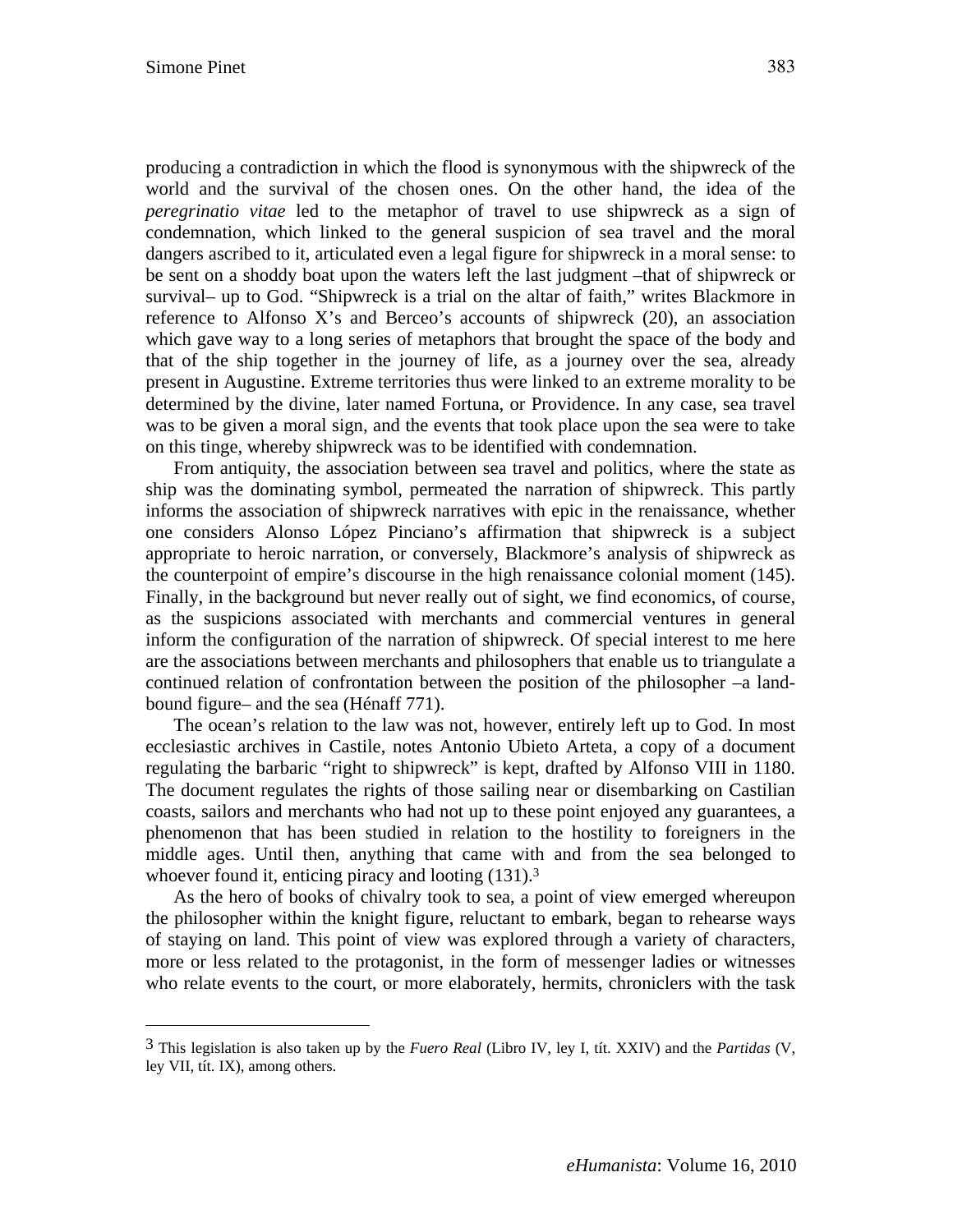of writing up a story in the making. Narrators slowly take over this function unapologetically, imposing an authoritative position, a named perspective from which to draw conclusions from the events unfolding in words before our eyes.

One way of separating these position shifts between knight and the spectator of shipwreck is the consideration of the different casts of characters that articulate the narration of shipwreck at different moments in this evolving process. In the shipwreck narratives analyzed by Blackmore as produced by a *mélange* of authorized and unauthorized voices, the cast is composed of pilot, crew, the drowned, the survivor, the spectator; but above all, the protagonist is the ship itself, its parts producing all sorts of metaphors and associations with individual and collective bodies, though not usually a named protagonist (9-19). The narrations in fact are titled after the ship, for the ship has become not only character, but protagonist, and its symbolic death the event of narration. By contrast, in books of chivalry the protagonist gives his name not only to a character, but to the book, to an entire series and a genealogy that is constantly remembered and commemorated. Next to him stand his men –not necessarily part of the sailing-crew–, the pilot of the ship, and often a chroniclercharacter, separate from but whose voice is often confused with the narrator who occupies an unnamed, almost god-like perspective on events.

Shipwreck narratives, especially tied to historiography, and thus in peculiar tension with epic, as Blackmore shows, might seem but the elaboration of a token scene in books of chivalry. In order to highlight the shift in emphasis of the position of philosophy, I will briefly examine how shipwreck is narrated in two cases in historiography so as to highlight how a shift in emphasis has an effect not only on the narration itself of shipwreck, but on its interpretation as well, all the while remaining in dialogue with Blumenberg's particular take on the scene. Then, I will turn to a chivalric narration of shipwreck with authorial ties to historiography but that remains solidly within fiction.

## **Contingency**

When one April day of 1528 Giovan Battista saw the ship he was on sink, he did not imagine his name and his misfortune would be time and again rewritten under other names in other centuries, nor that his own story would be kept by the fragile memory of an archive. Luigi Avonto found four centuries later in the Archivo General de Indias, in Seville, a *relación*, in Spanish, of the shipwreck of 1528. The protagonists, Juan Bautista, from Genoa, and many other sailors of a Spanish ship were surprised by a tempest near the islets known as the Banco de la Serrana, which is part of the islands of San Andrés, Providencia, Santa Catalina and the isles and banks of Rocador, Quitasueño, Bajo Nuevo and Serranilla (97).

Bautista's *relación* narrates a historical event that is simultaneously a personal experience, told in the first person. He is the witness of his own survival, he is survivor and narrator of his misadventure. The story was divulged repeatedly until it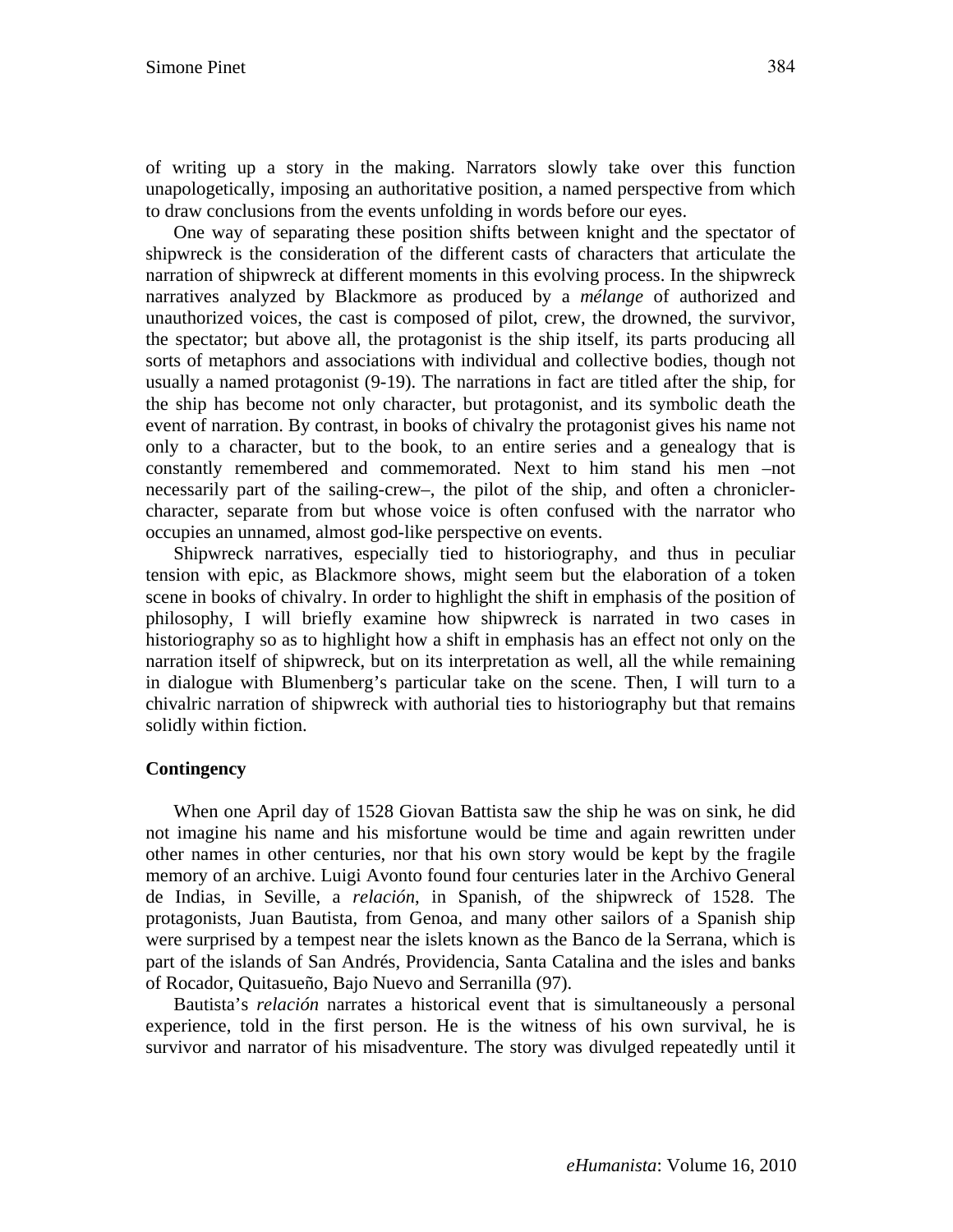came to be part of Book L of Gonzalo Fernández de Oviedo's *Historia General y Natural de las Indias*, a separable set of narratives known as the *Libro de infortunios y naufragios*. Shipwreck, as formula within the historiography of the period, in Oviedo's collection refers to events of the Antilles and Central American area from 1513 to 1548.

Already in 1932, Enrique de Gandía pointed out that chapter XIV of Oviedo's Book L contains a story that, had it been told in its entirety, would have been even more fascinating that that of Robinson Crusoe's. The story is introduced in this way by the chronicler:

De un caso admirable de un marinero veneciano que estuvo en una isla perdido dos años, e otro genovés ocho años; e cómo se juntaron en una isla éstos e otros perdidos; e cómo quedaron al cabo solos el veneciano y el genovés; e cómo después los sacó dios de aquel trabajo. (Avonto 97)

[Of an admirable case of a Venetian sailor who was lost on an island for two years, and another Genoese eight years, and how they met upon an island these and other lost ones, and how they ended up alone the Venetian and the Genoese and how God delivered them from it.]

González de Oviedo emphasizes here the initial loneliness of those shipwrecked, their reunion and renewed loneliness. He was not, as I anticipated, the only one to set to writing a story he had merely heard of. The episode of Pedro Serrano, perhaps one of the most famous of Inca Garcilaso de la Vega's *Comentarios reales*, narrates the same shipwreck. The epsiode is announced in chapter VII of Book I of the first part of *Comentarios* in the following way:

La isla Serrana, que está en el viaje de Cartagena a la Habana, se llamó así por un español llamado Pedro Serrano cuyo navío se perdió cerca de ella (y él solo escapó nadando –ue era grandísimo nadador– llegó a aquella isla, que es despoblada, inhabitable, sin agua ni leña, donde vivió siete años con industria y buena maña que tuvo para tener leña y agua y sacar fuego: es un caso historial de gran admiración, quizá lo diremos en otra parte), de cuyo nombre llamaron la Serrana aquella isla y Serranilla a otra que está cerca de ella, por diferenciar una de otra. (*Comentarios reales* 23)

[Serrana Island, on the journey from Cartagena to Havana, was thus called by a Spaniard called Pedro Serrano whose ship was lost near it (and he himself escaped swimming –for he was a great swimmer– and arrived on that island which is empty, uninhabitable, without water or wood, where he lived seven years with industry and skill he had to have wood and water and get fire: it is a historical case of great admiration, we might tell of it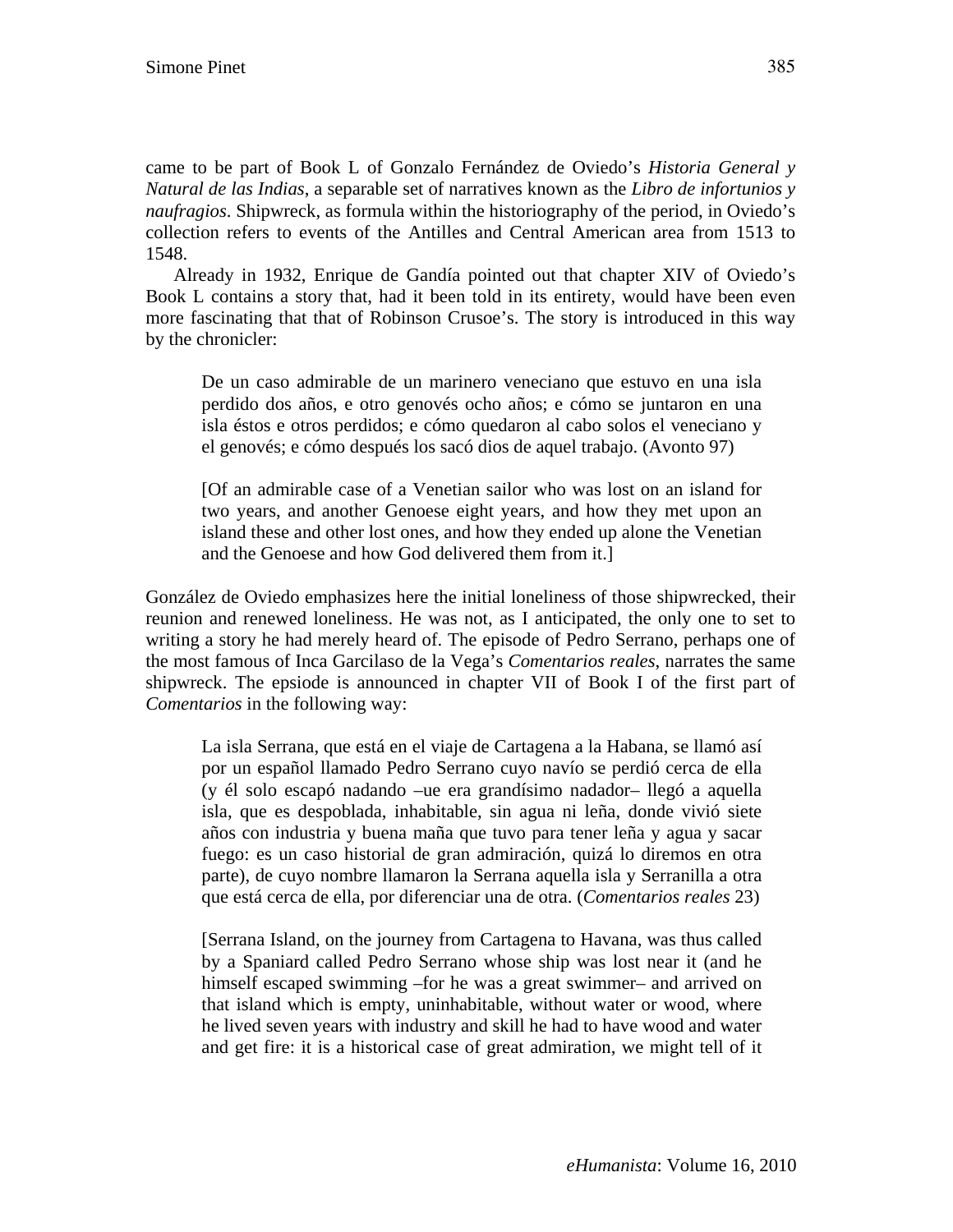$\overline{a}$ 

elsewhere), of whose name they called the island Serrana and Serranilla another one close by, to differentiate them.]

The fragment summarizes the story, focuses on one survivor, and anticipates three important elaborations on, or critical differences from, Oviedo's version, that will be developed in the narration of shipwreck as it becomes independent of context: 1) survival through individual merit, 2) the conditions of shipwreck and the survivor's skill, and 3) the episode's historicity as inscribed in toponymy.4

There is a common emphasis in both historians on experience as crucial to shipwreck. Inca Garcilaso comes back to experience throughout the entire first book of the *Comentarios* as a mode of preparing or anticipating the Serrano episode, and Avonto had characterized Bautista's original narration as a "survival manual based on lived experience," a characterization that can be extrapolated as a fundamental trait of shipwreck narrative. That is, the shipwreck episode on Serrana island is exemplary at its core, not only in the sense of *exempla*, but in a more modern, prescriptive, liberal and individual notion of self-fashioning.

The narration of the Serrano shipwreck is not that of a testimonial I, but that of a third person narrator. Of the narrator's omniscience, Enrique Pupo-Walker will point out the episode's "fabulated" nature, linking fiction and historiography through this narrative position. For now, what I would like to consider from this historian's shipwreck scene is the establishment of a distance from the lived experience to the narration, which literally takes shape in the form of a third person, as the acquisition of a perspective.5 This perspective is visually rendered in the distance of the island where the shipwrecked finds safety from the continent, which remains inaccessible, surrounded by dangerous banks. The survivor is he who obtains experience within the episode, while the narrator, taking distance from the story, obtains a perspective which we have linked to that of a spectator; outside the narration, the reader in turn exercises a perspective upon the writing of history itself, becoming as it were a theorist of historiography. If the survivor can bring his experience back to the continent, the narrator observes his misfortune, happy to have avoided risk, and from outside, the reader contemplates a problematic writing.

 $4$  I have not been able to consult an article, which I imagine elaborates on these associations, by Domingo Ledezma, "Los infortunios de Pedro Serrano: Huellas historiográficas de un relato de naufragio," in *Renacimiento Mestizo*, edited by José Antonio Mazzoti and Ignacio Arellano (Madrid: Biblioteca Indiana, Iberoamericana / Vervuert, listed as forthcoming 2009). For a more traditional approach to shipwreck in colonial historiography, see Pablo Emilio Pérez-Mallaína, *El hombre frente al mar: Naufragios en la Carrera de Indias durante los siglos XVI y XVII (*Seville: Universidad de Sevilla, 1996).

 $<sup>5</sup>$  A text that in the beginning seems a historical account of linear causality, now presents itself as a</sup> writing "that is busy with itself, apparently predisposed to internal glossing; that is, to a sort of reflexive construction that turns discourse as such in object of the narrative process, transferring it to the front of the work (Pupo-Walker, *Historia, creación y profecía* 98)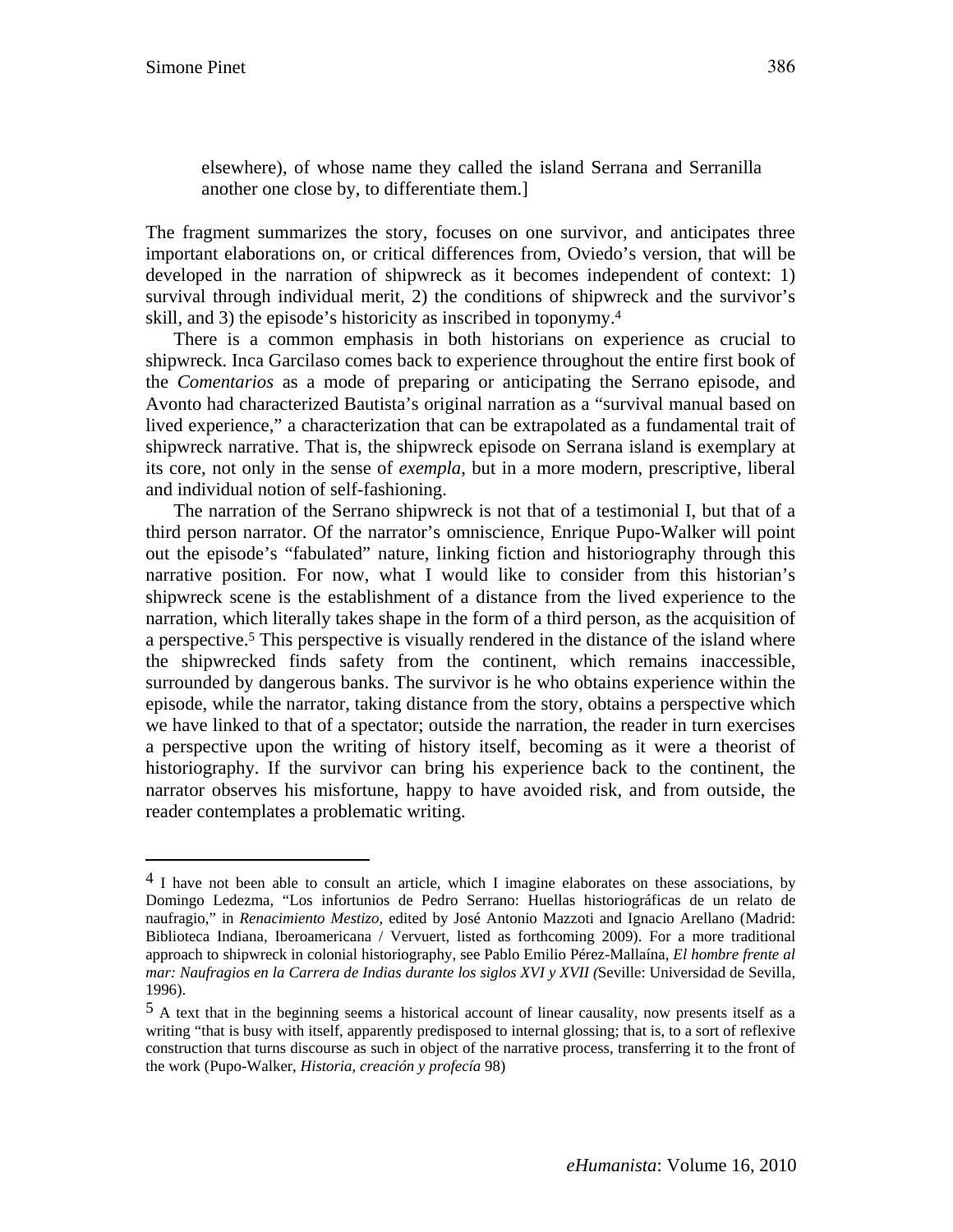#### **Boundaries**

 $\overline{a}$ 

Shipwreck, however imperative in the period's discursive realities, is not unilaterally linked to historiography. The shipwreck metaphor has been one of the most effective formulas for the presentation of life as journey. Hans Robert Curtius points out that the comparison between composing a work of literature and sea travel was commonplace already among Roman poets, with examples in Ovid, Virgil, Propertius, etc., resulting in identifications between poet and sailor, work and ship, a journey not exempt of running into shoals or storms ("Metaphorics" 128-29). While typical of poetry at first, nautical metaphors also rapidly sailed into prose and kept a safe place in the medieval literary imagination and beyond, with celebrated examples in Dante,6 *Lazarillo de Tormes,*7 and *Orlando furioso*,8 to cite but some.

The ocean as natural frontier, as limit to human activity, takes on a number of negative characteristics: it is a space without law, one of insanity, foolishness and failure. It is, however, the essential space of criticism, as that which opposes or which makes possible the sighting of what is on land (Blumenberg 8, 9). This critical function is obtained through both distancing and the crossing of a limit, which produces two possible positions: that of the spectator of shipwreck, as a theoretical position, and that of the shipwrecked, spectator of the lost land, as a critical position. Danger takes the shape of shipwreck seen as a response to that suspicion underlying all sea travel: that it is an act of frivolity, if not of blasphemy, parallel to an offense against the unviolability of land and the mandate not to alter the natural relation between ocean and territory.<sup>9</sup> If for the ancient world the mere desire of sea travel was

<sup>6 &</sup>quot;Dante begins the second book of the *Convivio* with nautical metaphors "...*proemialmente ragionando... lo tempo chiama e domanda la mia nave uscir di porto; perchè, drizzato l'artimone de la ragione a l'òra del mio desiderio, entro in pelago*..." As a practiced stylist, Dante freshens up the worn metaphor: instead of an ordinary sail, he uses a mizzensail ("artimone"). He is using the metaphor then, because it was traditional in introductions." (129).

<sup>7 &</sup>quot;[P]orque consideren los que heredaron nobles estados cuán poco se les debe, pues fortuna fue con ellos parcial, y cuánto más hicieron los que, siéndoles contraria con fuerza y maña remando salieron a buen puerto" (96-97), which elaborates on the medieal tradition of using nautical metaphors in introductions. See note 6.

<sup>8 &</sup>quot;Si mis cartas marinas no me engañan, muy pronto descubriré el puerto, y podré cumplir en la playa los votos que he hecho á la que me ha guiado al través de tan anchurosos mares, donde más de una vez he temido no volver con mi barco entero, ó quedar errante para siempre. Pero ya me parece ver la tierra: sí, sí, ya la veo, y distingo perfectamente la playa" (canto 46, stanza 1, 787). [I, if my chart deceives me not, shall now/ In little time behold the neighbouring shore; /So hope withal to pay my promised vow / To one, so long my guide through that wide roar / Of waters, where I feared, with troubled brow, / To scathe my bark or wander evermore. / But now, methinks – yea, now I see the land; / I see the friendly port its arms expand. Trans. by William Stewart Rose].

 $9$  For Horace, when the sea strikes the ship it is only to protect an "original" division which the journey seeks to erase or transgress. It is he as well who introduces the "ship of state" in political rhetoric, with the ensuing interpretation by Quintilian of the tempest of civil war. Horace compares the transgression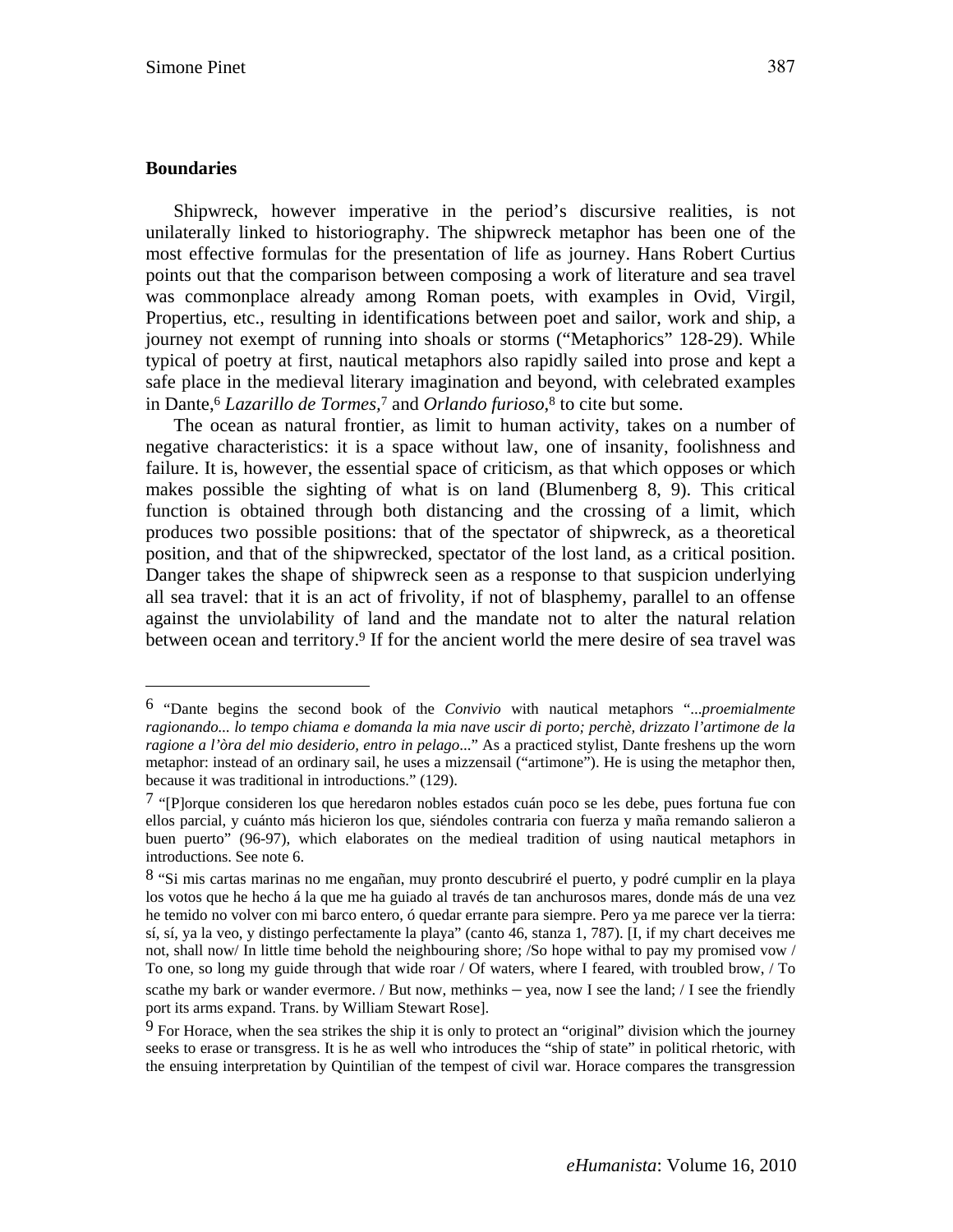in itself considered a form of trespassing at a spiritual or experiential level, Curtius documents this desire as a transgression that is also literary, pertaining to a peculiar genre distribution: "The epic poet voyages over the open sea in a great ship, the lyric poet on a river in a small boat. Horace makes Phoebus warn him [of the dangers the ocean presents for small boats]" (*Odes*, IV, xv, 1-4)" (128). Shipwreck works thus not only at the level of content, but as a structural metaphor in tune with nautical metaphors inherited from antiquity. To a reflection about the plot, linked to content, shipwreck in other words adds a second, structural reflection, related to composition.

The risk of shipwreck, however, does not cancel out the critical desire inherent in those who take to sea travel, for shipwreck, seen by the survivor, can also become the figure of a philosophical experience (Blumenberg 12). The metaphor takes on new value from a new element: the survivor. The novel position of survivor would gain force through that of the spectator thanks to what seems to be a built-in relation to philosophy, from Vitrubius to Diogenes, where what is rescued from shipwreck is not something coming from outside but from within, as a result of bringing oneself to survival and overcoming. The constellation shipwreck-survivor-spectator thus forces the awareness of where one stands. This awareness, I would argue, is where fiction is situated.

#### **Bearings**

 $\overline{a}$ 

Gonzalo Fernández de Oviedo's chivalric incursion with *Claribalte*, first published in Valencia in 1519 and sometimes called the first American novel, noted by many as a curious and infantile diversion of a young chronicler, is most famous because of its own author's rabid condemnation of books of chivalry, including his own, first in his *Historia de las Indias* (book VI, ch. VIII, fol 63v) and then in the *Quincuagenas de la nobleza de España* (Real Academia de la Historia, 1880, 481).10 Oviedo's best known role as historiographer is here especially productive in dialogue with Blackmore's analysis of shipwreck narrative as counterhistoriography, and as author of chivalric fiction in a period slightly anteceding the explosion of shipwreck narrative, in determining the role of fiction in the articulation of discursive alternatives to epic and historiography.

In chapter LIX of *Claribalte*, the fortunate protagonist, after being named legitimate heir to the Empire of Constantinople, heads back to England to inform his wife and in-laws of the great news. Eight ships and ten galleys are prepared to accompany him on the journey, and wise men and savvy pilots guide his way. They leave the islands of the Archipelago, the Cyclades, enter the Mediterranean, and as they breach the Strait of Gibraltar to enter the Ocean, high and tempestuous waves and

to that of Prometheus' theft of fire, and with Daedalus' attempt to violate another forbidden medium, air. The only appropriate element for humanity is thus earth (Blumenberg 11-12).

<sup>10</sup> See María José Rodilla's summary of comments on *Claribalte* in the introduction to her edition of the book, especially 9-13.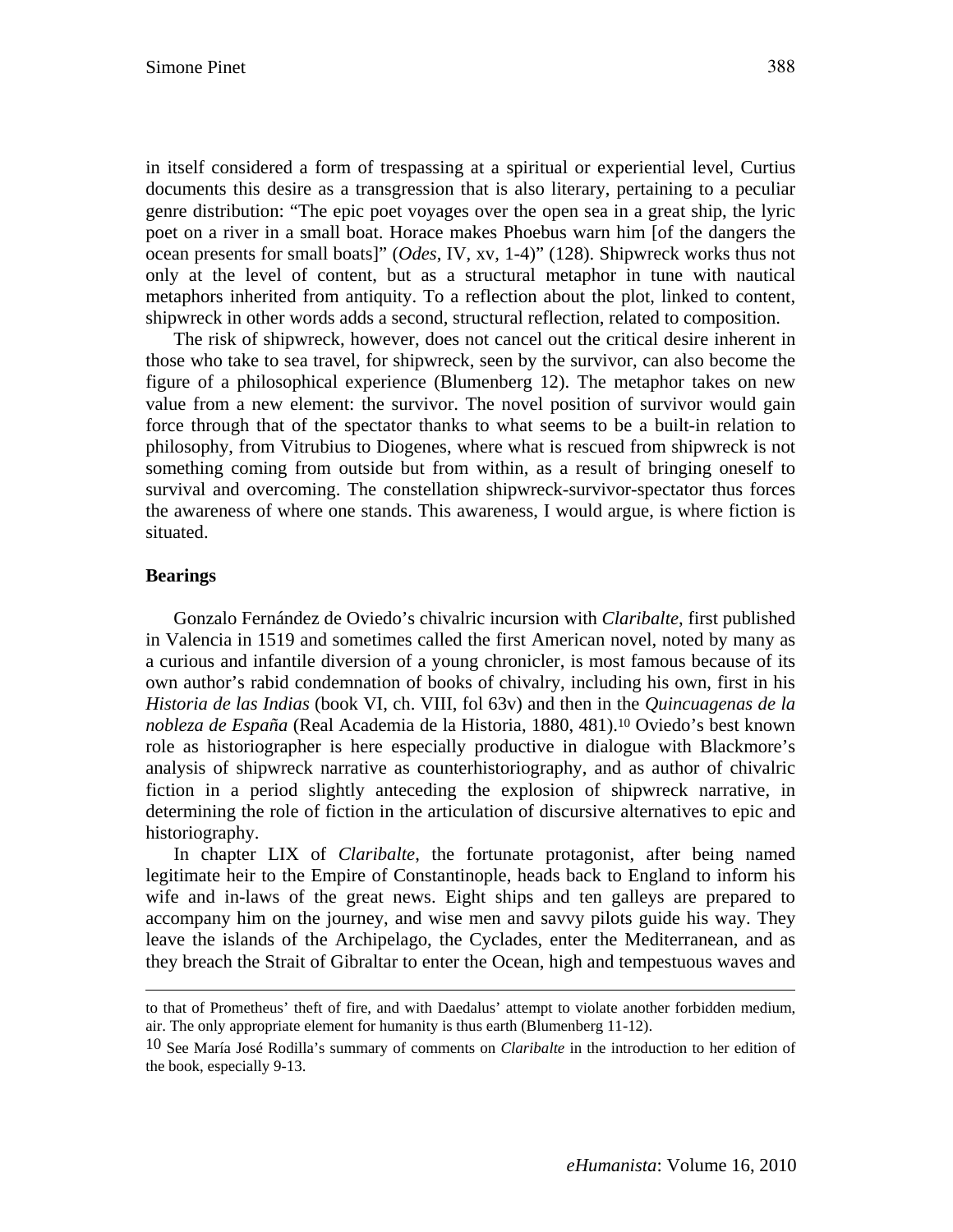storms separate the fleet. Some of the ships manage to reach the coasts of Africa, while other galleys are lost at sea, never to be seen again. The Knight of Fortune is taken further out into the sea, forced to run into "vna de las yslas perdidas que agora llaman de Cabouerde y tomó puerto en la Ysla del Fuego. Y quando allí pararon, ya la naue ni lleuaua gauia ni árbol ni cosa sana y fazía mucha agua por baxo. Auía que era partido de Constantinopla, quando llegó a este punto, quarenta días [one of those lost islands now called of Cape Verde, and took port on Fire Island. When they landed there, the ship had no topsail nor mast nor healthy thing in it, and it was beginning to sink. From his departure from Constantinople to this point, forty days had passed]" (*Claribalte* 261). Grounded, safe, Claribalte, the Knight of Fortune, and his men disembark on an uninhabited and inhospitable island where, from the effects of shipwreck or the little sustenance they find, most die within three months. Their stay there is characterized as a penance for those who survive, and the Knight of Fortune determines that it is better to die among people than to be lost and alone. Repairing the ship as best they can, they set sail and stumble upon pirates within two days, who take the Knight and five surviving men prisoner. One of the pirates takes the Knight and one of the men as booty, but the other sailor dies, and the Knight of Fortune is left alone. Nevertheless, the Knight, in all these troubles, has fortunately not lost the two magic rings the necromantics have given him, nor the ones given to him by his lady, nor his sword, and after fifty days at sea they arrive in Finisterre, in Spain. There, one day, due to the trust the pirates have placed in him and their ignorance of his stature, he is allowed to take a trip to shore with other pirates, manages to distance himself from them, and flees.

Of the other ships, only four survive, most lost or taken prisoner wherever they arrive. These four arrive on the Canarian Archipelago, resting for two months on Gran Canaria. After the ships are repaired, two of the ships are sent to Constantinople in search of the Knight, and the Admiral with two others sets sail for England, arriving in Dover, from where they travel to London. The Knight will not come to the court until many chapters later, until his men dispose a crew to search for him in every harbor of the island, and Litardo, the Admiral, will find him walking by himself on the coasts of Southampton (Antona), dressed in plain sailor's clothes, recovering to make his way to his lady in London.

The narration of shipwreck in Oviedo's chivalric fiction stands in the transition from the topos in Byzantine romance, where the event is quite literally a pretext, the goal being the deliverance of the protagonists to this or that shore, to the shipwreck as main event of later texts. Here, Oviedo begins to build on certain details that will become important elaborations in themselves as the scene becomes more important. In consonance with all of Oviedo's narration, there is first a taste for geographical detail, for the precision of toponymy, where it seems that Oviedo brings a map up to date, one whose legends show older names, known by the narrator and his audience to be different. The islands where the Knight of Fortune arrives were before lost, and they now bear a name –and a history of discovery and colonization. Oviedo details the state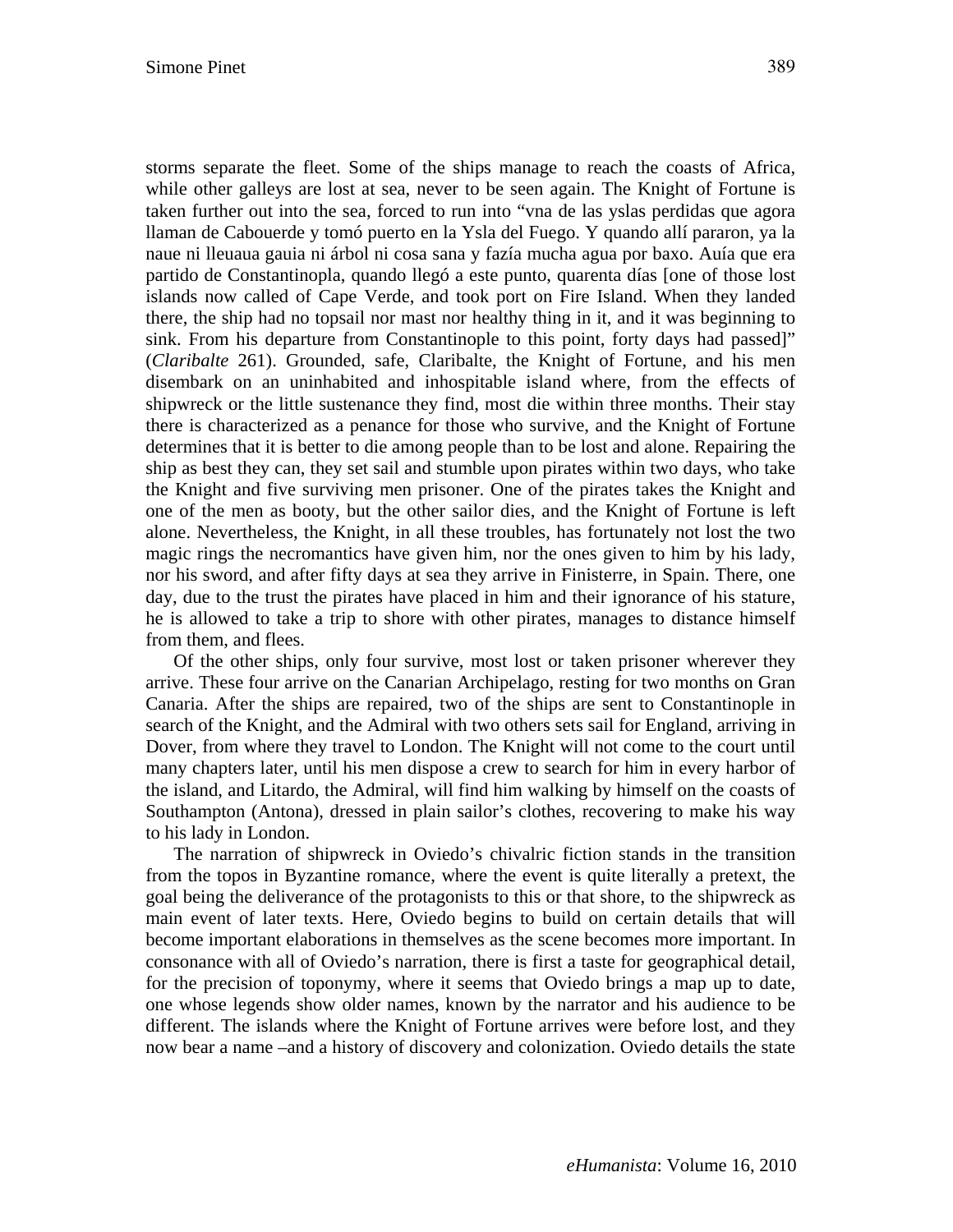of the ship as it runs aground on Fire Island, and logs in the number of days spent at sea. Once disembarked, Oviedo remarks on the effects of the sea, of disease and malnutrition, but also on the lack of population on the island, anticipating what will become the motif of shipwreck on a deserted island. Without elaborating on what it is that marks the Knight not only as a survivor but also as a leader, other than saying that "como era de gran coraçón y nascido para grandes cosas" [as he was of a great heart and born to great things] (*Claribalte* 261), Oviedo merely remarks on this individual aspect of the self that will characterize Pedro Serrano or Robinson Crusoe later on as industriousness and exploration of self. There is not in Oviedo, however, a development of an awareness of self, no process of discovery that delivers the Knight as a new man, no rebirth. Community is crucial to knighthood, and it is what motivates the Knight first to repair the ship and leave the island, even if to die among people, and what demoralizes him later as he fails to find it. Solitude strikes the Knight as his last companion, a captive of pirates like himself, dies. At is at this point that shipwreck as an event of chivalric fiction shows its most striking differences from later narrations. For Serrano, or Crusoe, shipwreck is what brings them out of anonymity; shipwreck gives them a name, makes them someone worth of remembrance. By contrast, in the case of a protagonist of chivalric fiction, shipwreck is what enables anonymity. Similar to Odysseus or Apollonius, the Knight of Fortune will lose outward signs of identity, clothes, status. However, he will use this loss of identity to trick the pirates into his trust, allowing them to think that he is *not* worth more than they can make out from his appearance alone. Anonymity, in a way, makes wit or skill possible. Conversely, later shipwreck survivors will carve themselves a name out of this skill that guarantees their survival. Confirming this need for community, which overrides a discovery of self, is the encounter with Litardo, his Admiral, who recognizes the Knight, and thus links the adventure of shipwreck with the space of the court:

Salía el almirante passeándose por la costa de la mar solo, sin compañía de persona ninguna, mas muy acompañado de cuydado y tristeza y con mucha causa, porque no sabía de su señor ni lo que auía de hazer dessí. Y acaso vido passar vn mançebo de muy buena dispusición vestido como marinero y parescióle tan bien que puso mucho los ojos en él, y figurósele que lleuaua meneo de persona para más quel ábito que lleuaua. Y llamóle a alta boz porque passó algo apartado dél y díxole: –¡Ah, señor! ¡Nos apartéys de los griegos!" (*Claribalte* 279)

[The admiral was out, taking a walk by the coast by himself, without company of any person but with him were care and sadness, and it was granted, for he had no news of his lord, nor of what he was to do of hismelf. And he might have seen a young man well disposed dressed as a sailor, and he seemed so gracious he set his eyes on him, and he figured he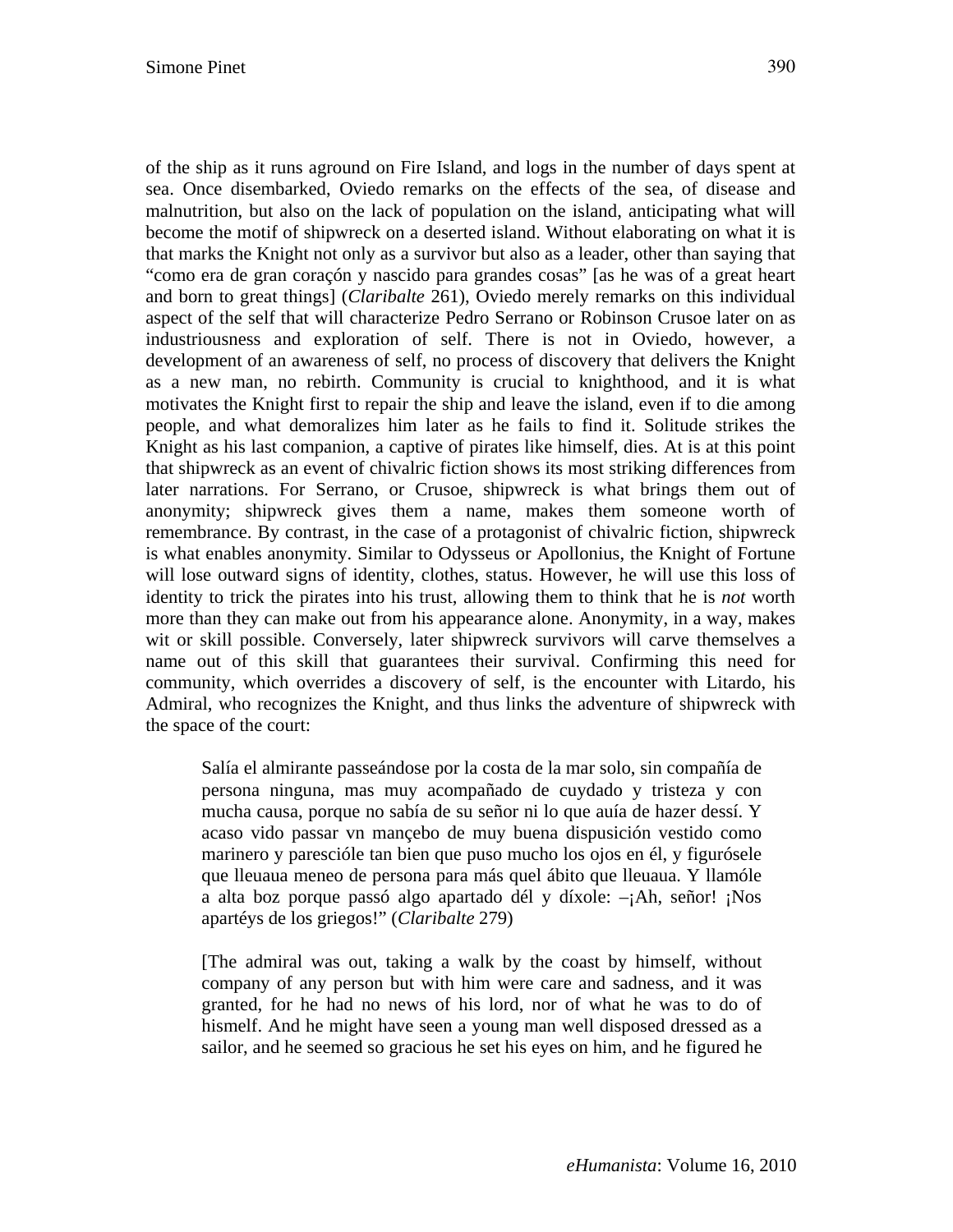Greeks!]

Litardo is the human connection between the two worlds that merge in the Knight at this point, and the Knight needs to be identified as the Knight of Fortune again, which comes about with Litardo's call. This is quite literally an ideological interpellation, one that brings the protagonist back to the world of England and his life at court. The encounter is illustrated in the engraving that heads the chapter, in which the two men embrace upon a shore, the background showing a ship and a city as figures of the two identities that now are one in making up the Knight. The chapter goes on to say that the men embrace, then sit on this liminal space to share the story of their shipwreck and deliverance, and Litardo fills the Knight in on the events that have now added to his identity in the court: his wife has been saved by an unknown knight from a terrible accusation, and he has fathered a son. This scene of recognition is what completes the adventure, not ending simply with the shipwreck or the survival of the Knight, but in the telling of a story and the reintegration within a continued identity. Shipwreck is not an opportunity to find identity, but to prove it.

The characters of Oviedo's chivalric shipwreck scene are basic, including a crew, a pilot, and a well-known knight protagonist who will be the survivor. This shipwreck, however, while it holds pathos for the ships lost, the drowned men, and those held captive in unknown lands, duplicates the tension not by elaborating on the point of view from land, but by separating the knight from his main ties to a community, his admiral. The separation takes the narrative to the troubles of the knight, which begin to detail elements that will become crucial to subsequent shipwreck narratives. The trouble of the admiral will not focus on his own survival, but on finding his lord, and the encounter, the reunion of identities on the liminal space of the shore, where the stories interlace again, is what illuminates the transition from the figure of the militant knight of adventure to the figure of the spectator. In this space of the shore, Knight and Admiral meet and share their stories. The shore here stages the exchange of experience that shipwreck has granted the survivors and at the same time highlights the distance in the safety of land required for the narration of shipwreck. The text moves, interestingly, between the narrator and the dialogue of the protagonists, between a first person account and an omniscient narrator. Here, community recognizes the Knight and calls out to him, embraces him, and they trade experiences and perspectives. Their embrace, depicted in the engraving, can also be read as one of farewell: we will not see the militant knight go back to the court, but the Admiral, who has looked at where he stands, on land, will be the one to deliver the news of this newfound perspective.

 $\overline{a}$ 

<sup>11</sup> I am unsure of the translation, the Spanish is unclear.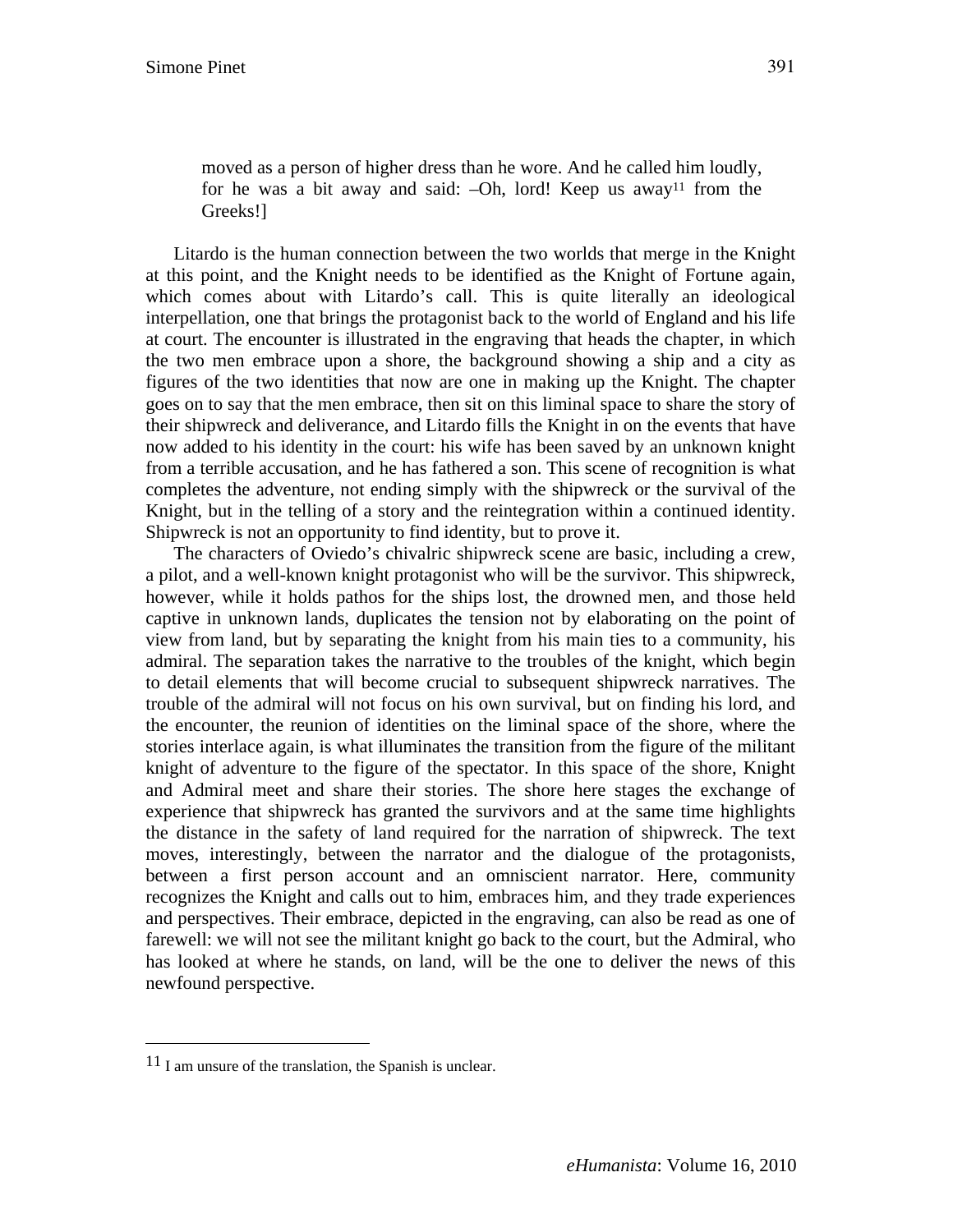Shipwreck is present from the first of Spanish books of chivalry to some of the very last books of the genre. *Tirant lo blanc* listed shipwreck as one of the equalizing misfortunes of mankind: "Y pues es acostumbrada cosa a los hombres, por grandes señores que sean, ser presos en batalla, en mar o en tierra, o padecer naufragio, assí como agora la fortuna a ti a traydo, si virtuoso eres no te deves desconsolar, que puesto que la fortuna te aya traydo aquí, no deves desesperar de la misericorda quel gran Dios que todo el mundo govierna." (IV, 11) [And it is common to all men, regardless of their grandness, to be taken prisoner in battle, at sea or on land, or to suffer shipwreck, as fortune has now brought you here, if you are virtious you must not be disheartened, for even if fortune has brought you here, you must not despair of the grace of the great God who governs all.] Joaquín Romero de Cepeda enumerated shipwreck as one of the adventures of his protagonist in his much later *La historia de Rosián de Castilla* (1586). The news of Rosián de Castilla's (mis)fortunes are related to the princess summarily:

Mas según lo que entiendo, para lo que soy aquí venido es para dezir lo que le aconteció después de partido de esta tierra. Lo qual según yo dél mismo supe, en la Insula de Candia, es esto. El se partió del puerto de Lucasán con algunos caualleros desta ysla para el Nueuo Reyno, y en la mar padecieron grandíssimo naufragio y tormenta, de manera que haziéndose la nao mil pedaços él solo salió con su cauallo y armas, y algunos caualleros con él con solos sus vestidos. Los demás que con él en la nao yuan fueron ahogados. De allí, passando treynta días grandes trabajos de hambre y sed y de temor de infinitos leones, ossos, tigres y otras muchas bestias fieras que ay en aquella Ysla Desierta, llegaron a la Prouincia del Reposo, donde rescibieron grande alegría de ver la sabia gente de aquella prouincia y la manera de sus costumbres. (133)

[But as I understand it, I have come here to tell what happened to him after leaving this land. What I heard from him myself, in the Island of Candia, is this. He left the port of Lucasan with some knights of this island for the New Kingdom, and at sea suffered a great shipwreck and storm, so that the ship was torn in a thousand pieces and only he came out of it with his horse and arms, and some knights with him with only their clothes The others that were in the ship with him were drowned. From there, after thirty days of hunger and thirst and fear of infinite lions, bears, tigers and many other fierce beast upon that Desert Island, they arrived to the Province of Rest, where they filled with joy to see the wise people of that land and their way of life.]

It is almost inevitable to focus on the interruptions of history and historiography in the narration of this chivalric fiction. However, the text undermines this temptation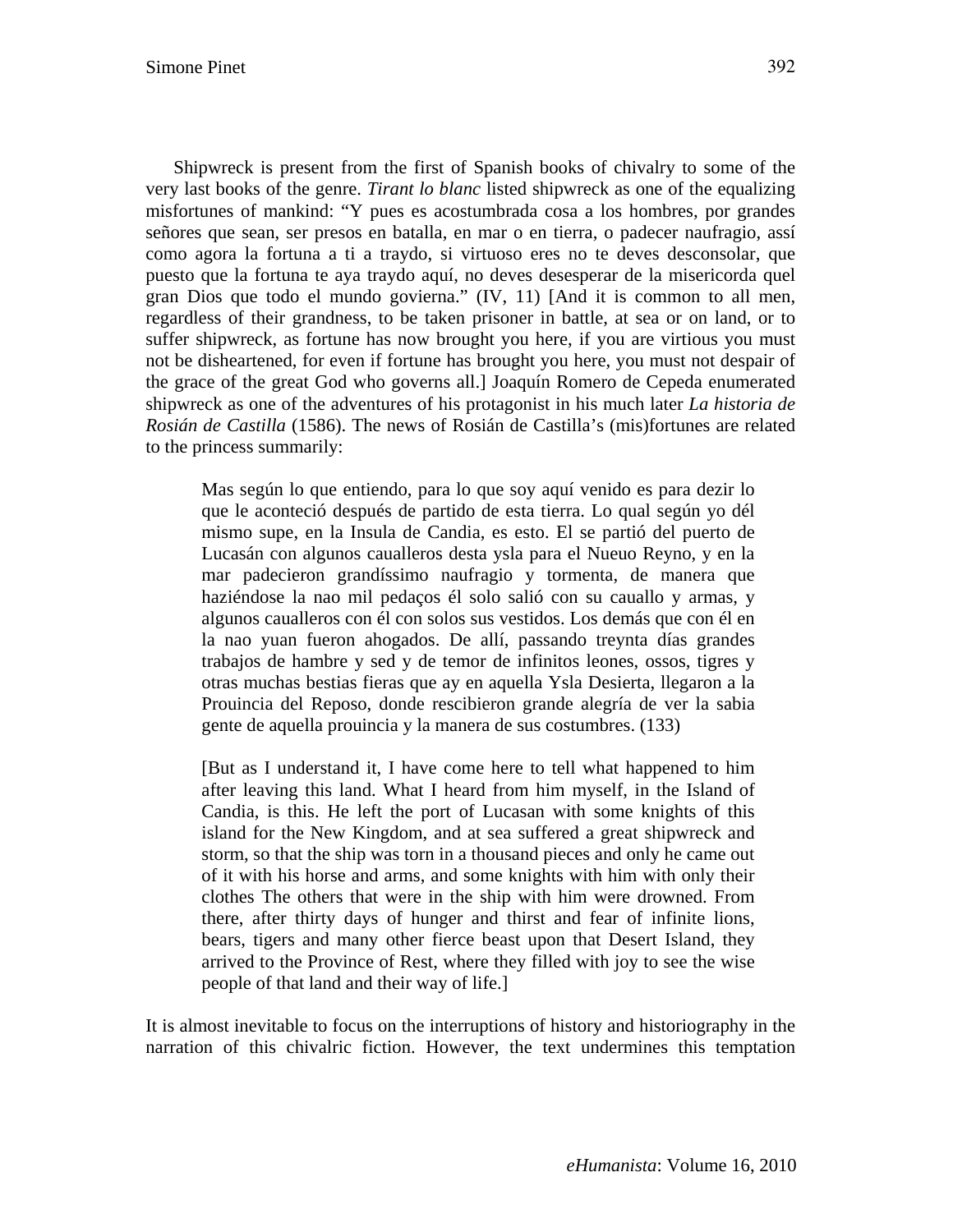through an allegorized geography that points to earlier connotations of shipwreck, those found in Alfonso X, in Berceo, and, in close proximity, in Fray Luis de León's Christian nautical imagery.12 But in chivalric fiction, even in those shipwrecks narrated by Oviedo, the chronicler of the New World who saw the entirety of the Indies as a sea of secrets, $13$  shipwreck remains part of the adventure of the knight. It is the knight who carries the agency and survives shipwreck, completes the adventure, reintegrates it into the itineraries of life, the main event of narrative fiction.

Shipwreck as an evolving scene within the thrust of Spanish chivalric fiction does not yet present in Oviedo a separation between subject, event and the position of spectator, which he himself will present in his historiography. While many of the characteristics noted by Blumenberg in ancient philosophers and medieval interpretations of the sea and its misfortunes are certainly present in shipwreck scenes in books of chivalry, the specific positioning of philosophy upon the safety of shore has not yet been accomplished. While there are many other shipwreck scenes in chivalric fiction (and, especially *threats* of shipwreck that drive pilots and knights to find a safe port as quickly as possible, regardless of the danger that awaits on land), *Claribalte*, in a peculiar relation to its author's concern with historiography, shows evidence of a displacement of the location of theory towards the shore along with the anticipation of details that will become structural to the shipwreck narrative. In *Claribalte*, to go back once more to the idea that philosophy is not a taking of a position but an awareness of where one stands or gazes from, one can consider the Knight and see how he embodies the two forms of philosophy I suggested in the beginning of this article within himself. While he is the militant knight who achieves the adventure of shipwreck, the Knight is also bound to the littoral until he is found by his community, a recognition that will make it possible for him to exercise the point of view from the safety of land that the narration of shipwreck and the reintegration into community requires. The Knight of Fortune takes his point of view with him, but he can only exercise awareness of his position when disembarked, safely, solidly, on land.

As Oviedo himself, years later, revisits the steps in the narration of shipwreck in his moralized representation of shipwreck scenes in the *Libro de los Infortunios y Naufragios (Book of the Misfortunes and Shipwrecks)*, published as part of the *Historia general de las Indias* in Seville in 1535, his intimacy with historiography pushes fiction into a different role, one, at times, disavowed or more often, disguised as the description of reality. In the narration of history, one where books of chivalry have no more a place, ships will become protagonists, and the event, tragic and ephemeral, will be lost to the waves.

 $\overline{a}$ 

<sup>12</sup> See Susan Hill Connor, "Maritime Imagery in the Poetry of Fray Luis de León."

<sup>13</sup> The expression is taken from Merrim (58-100, quoted in 84).